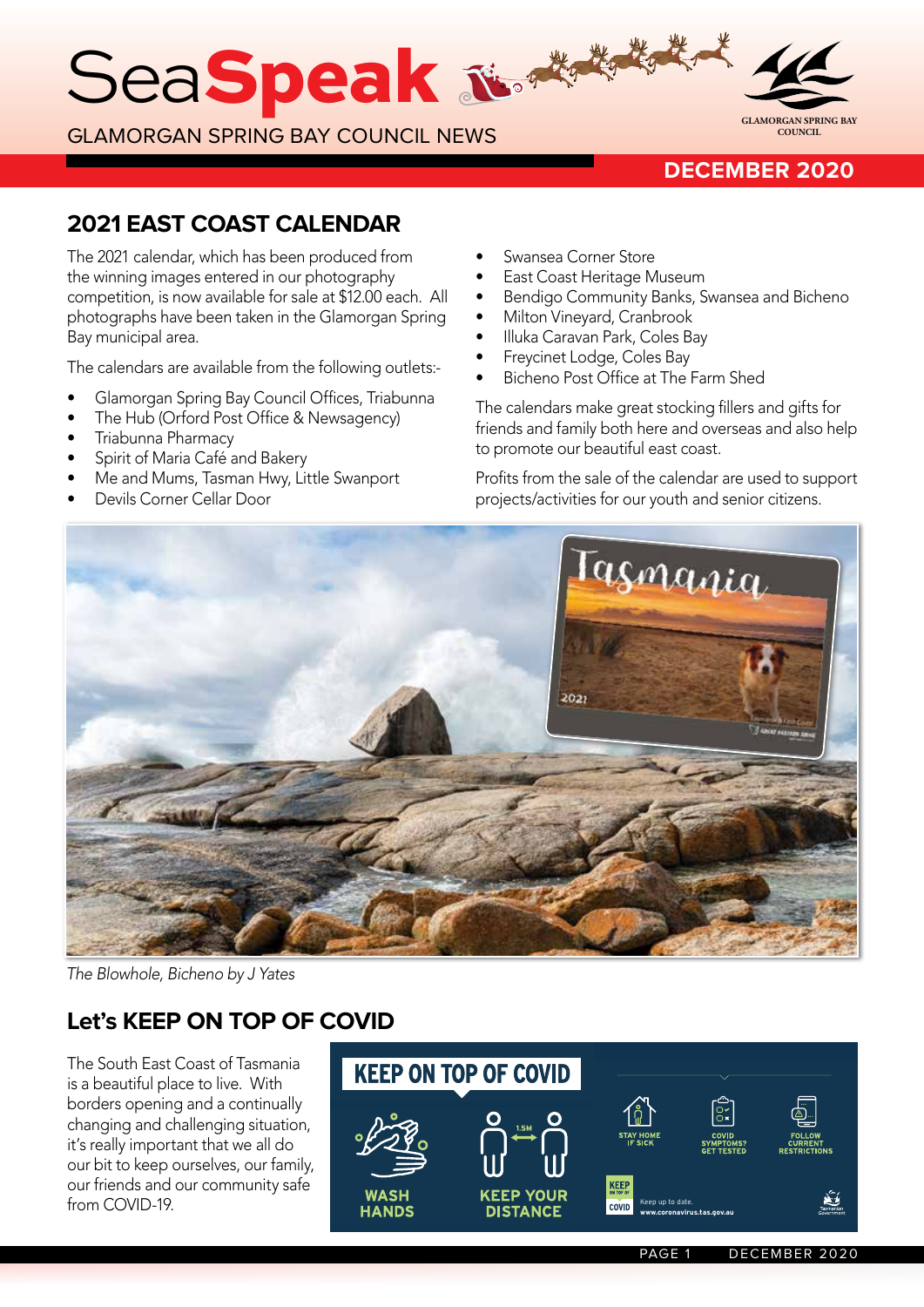

# **Message from the General Manager**

Dear Residents and Ratepayers,

As a momentous and challenging 2020 draws to a close, Tasmania is well positioned to prosper in a post COVID-19 environment. Here in Glamorgan Spring Bay we have the privilege of living in a most beautiful place, full of history and culture and abounding with natural wonders. There is a sense of optimism in the community despite the tough times and that resilience that exists among us will stand us in good stead in 2021.

If there is any good to have come out of COVID pandemic impacts, it's that it has challenged people to think outside the square, to be innovative. We see this throughout our municipality.

Glamorgan Spring Bay Council is also going through significant change as an organisation. We have had to adapt and build capacity and capability in testing times. This is not easy in the current environment but I often reflect on the words of Charles Darwin – 'It is not the strongest that survive, nor the most intelligent, it is those that are able to change'.

There are a number of organisational statutory policies and plans that need to be developed or updated to meet the requirements of a Performance Improvement Direction issued by the Minister for Local Government. Council has made good progress on this in recent times and once the long-term Asset Management Plans and Financial Plan are complete, Council will be operating as a much-improved organisation.

Our goal is to be an organisation excelling in the customer experience and with a reputation as a desirable place to work. We want to provide the best services we can to our community but also to ensure that we are financially sustainable and that we abide by the principles of good governance into the future.

This year Council is delivering one of the largest capital works programs in its history and at the other end of the spectrum continuing to issue community care packs to our most vulnerable. This gives one a sense of the range of services that local government provides in today's world. It is a privilege to be part of it as a public servant.

Glamorgan Spring Bay Council remains committed to its vision. We want our municipality to be prosperous, vibrant and inclusive. A place where people want to live, work and visit.

I would like to take this opportunity to thank Council staff for their ongoing great work through recent tough times. They have never wavered from the task despite what has been a never before experienced environment. A BIG thank you!!

Last but not least, best wishes to all for a most memorable and joyful Christmas season. Have a great time and keep safe.

*Greg Ingham General Manager*

## **Works Department Update**

### **Dolphin Sands Shared Pathway Project**

The Dolphin Sands Shared Pathway Project was started in January 2020 and is now nearing completion. This project was funded under the Morrison Government's Community Development Grants Programme.

Cyclists, motorists and pedestrians will all benefit from the upgraded Dolphin Sands Shared Pathway.

Liberal Senator for Tasmania Claire Chandler contacted Council to arrange to meet on site. This event took place on Thursday 19th November at Dolphins Sands with Mayor Robert Young in attendance.

"The upgraded roadway has delivered a safer *Cont. >>*





PAGE 2 DECEMBER 2020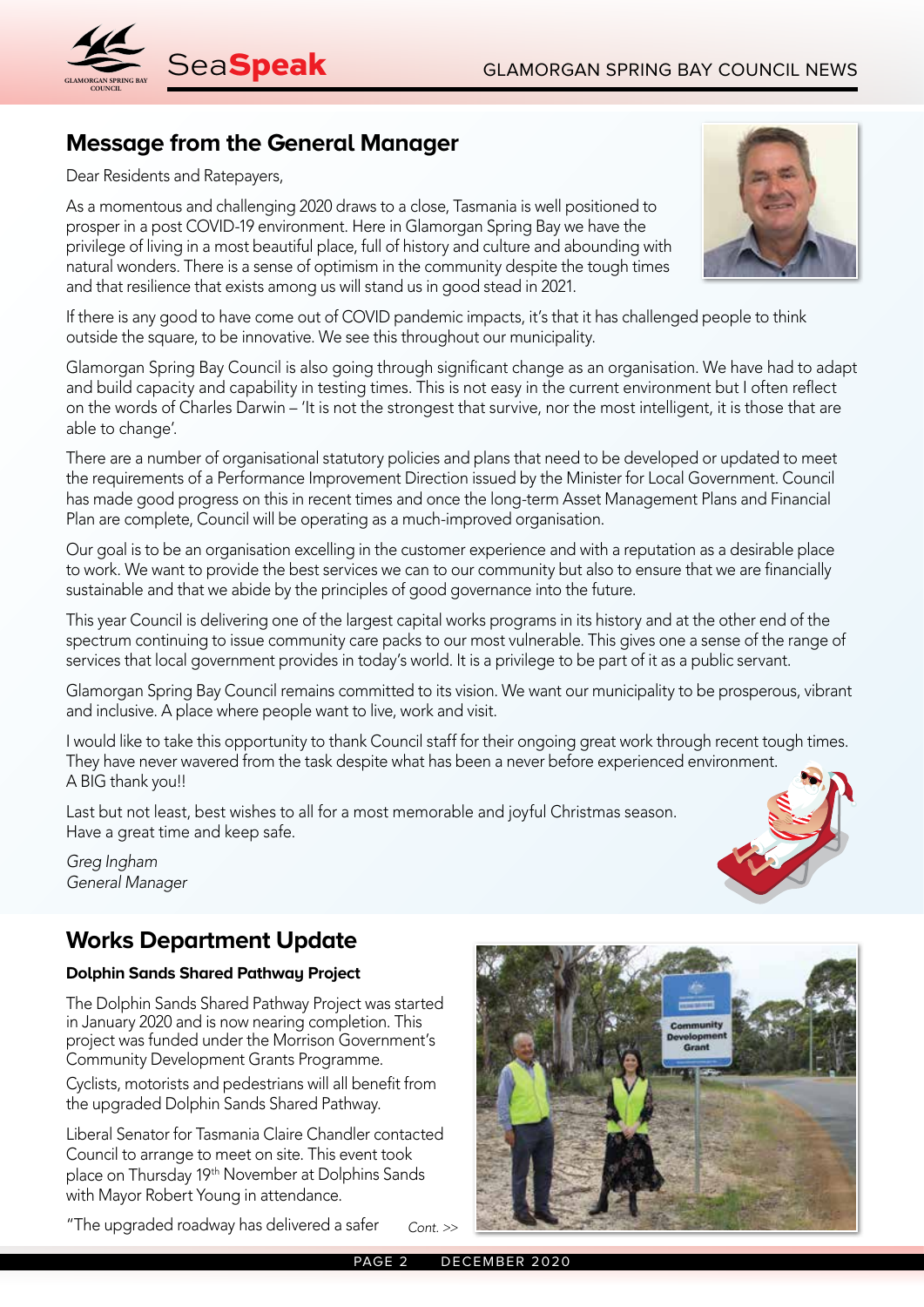

#### *Continued from previous page*

environment for cyclists, pedestrians and motorists who all use the busy road, and provides the necessary 1.5 metre clearance between passing bikes and cars," Senator Chandler said.

Deputy Prime Minister and Minister for Infrastructure, Transport and Regional Development Michael McCormack said the Australian Government's \$1 million investment in community infrastructure would provide long-term benefits to the Dolphin Sands area.

This will encourage both locals and visitors to use the improved route and engage in healthy outdoor activities, which is expected to improve the health of the local community and the broader region.

Glamorgan-Spring Bay Mayor Robert Young said the completed project will be finished in time for the summer months.

"Two sections of Dolphin Sands Road were upgraded and now meet municipal standards that provides improved safety for cyclists and with the weather getting better as we head into summer, I'm sure more people will be out enjoying a walk or ride along the improved way," Mayor Young said.

#### **Bitumen Sealing Works**

• Nugent Road grading work has finished and the sections of road that could not be finished last winter will now been sealed.

### **Gravel Road Maintenance**

- Ferndale and Rosedale Roads Bicheno nearing completion.
- Springs and Crossins Roads Swansea is planned for mid-November.
- Wielangta Road is planned for December.

## **End of an Era for Glamorgan Spring Bay Natural Resource Management**

Due to an organisational restructure, there will be significant changes to how Council fulfils its Natural Resources Management (NRM) functions going forward. Exactly how this will develop is still being negotiated. Some key NRM staff, including the Manager Natural Resource, will be leaving and others have been reassigned to different departments. Council's NRM staff and the Glamorgan Spring Bay

Council NRM Committee would like to take this opportunity to thank you, the community of Glamorgan Spring Bay for supporting the many NRM initiatives, projects, events and functions over the past fifteen years. Together we have achieved so much. How this next era for natural resource management pans out is up to all of us. Please get involved and have your say.



*NRM Committee Meeting held at the Spring Bay Mill discussing "Where to from here?"*

## **Friends Of Triabunna Reserves**

The Friends of Triabunna Reserves (FoTR) is a little group of locals who work collaboratively with Crown Land Services, Council, local business and the general community to ensure that the public reserves in Triabunna are well managed for current and future generations. Although things have been quiet during COVID-19 times, the FoTRs have worked away on a few activities including clean-ups around the town, planting coastal plants, together with the kids from Triabunna School and helping the Council staff with weeding the

Gatehouse Garden. If you would like to join in with the Friends group contact Maggie on 0417 342 031.

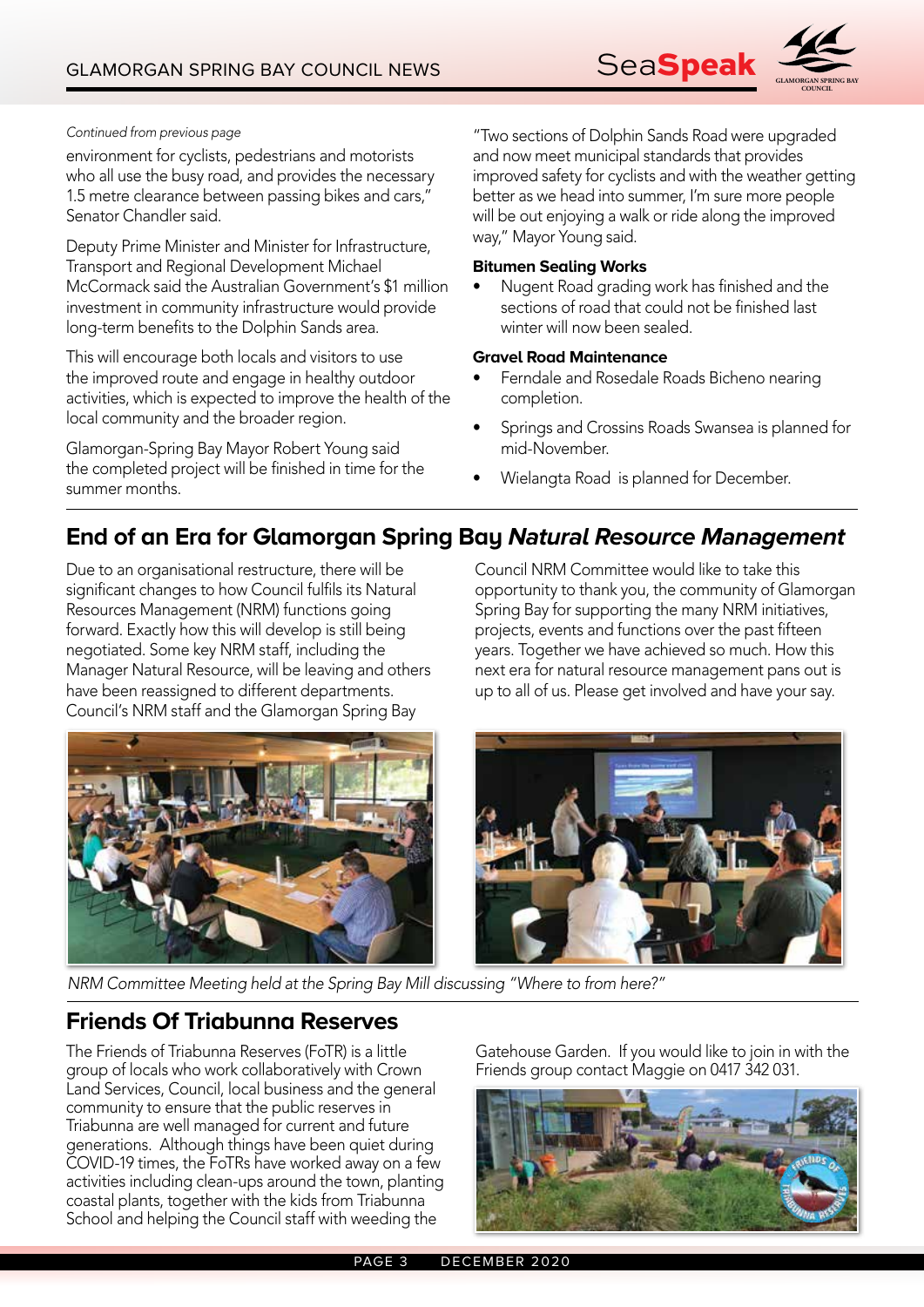

## **Creating a Dementia Friendly Community**

*(This article was written by Jazzmyn Pennington, who was on work experience from the Triabunna District School and attended the event.)*

On 10th November, Council's Community Development staff held a dementia information session and morning tea in Bicheno. Guest speakers for the session were Dr. Pat Baines from Dementia Australia Tasmania and Shirley Raspin, May Shaw Health Centre Inc.

Dr. Baines discussed common misconceptions surrounding dementia and how the community can become dementia friendly. Possible solutions included: More descriptive signs, classes focussed on relearning skills lost through dementia and providing pictures on menus, to name a few.

Based on a survey of 5,000 people living with dementia,

65% felt excluded and avoided by past friends and family membes, 74% said that friends had not stayed in touch and 71% said they are not included in family activities. People with dementia don't want to be ostracised and want respect and acceptance from their community. Pat said that the key to making a dementia friendly community is kindness and to remember that it doesn't take training to be kind.

Pat discussed how everyone's experience with dementia is different. However, the universal need to live in a safe and accommodating community will remain constant.

## **Live Theatre held at Swansea Town Hall**

On 4th November, 2020, two productions by the Hobart Repertory Theatre Society and Square Pegs, titled *A Rich American* and *Analysing Ern,* were performed at the Swansea Town Hall to an audience of 40 which was the maximum number allowed due to COVED -19 restrictions.

A *Rich American* was written and directed by Scott Hunt and played by Peter Miller and Meredith McQueen. Scott won best writer award at the Deloraine One Act Play Festival and Meredith McQueen and Ian McQueen won best actress and best actor respectively for their roles in *Analysing Ern.*

This event was organised by Council in collaboration

# **Seniors' Week**

To celebrate Seniors' Week, Council Community Development and Natural Resource Management staff organised a Zero Waste Picnic at the Tasmanian Bushland Garden at Buckland. A bus was provided from Bicheno and community members from all of our towns attended the event. It was a great opportunity for our seniors to enjoy a social outing after the isolation everyone has experienced this year.

The audience was entertained by local singer Ange Boxall who sang a variety of songs, including some "golden oldies", some of her own creations and other well-known lyrics.

Everyone brought their own plate and cup to reduce waste and Gert & Ted Catering

with Salon South and provided a wonderful opportunity for our community to experience live theatre in one of our towns.



*Square Pegs Theatre Group receiving their Award at Deloraine One Act Play Festival*

provided a very tasty lunch of rolls and cake.

By all accounts, everyone had a most enjoyable day and was able to wander around the Gardens to check out the beautiful display of flowering natives, as well as following the sculpture trail which was still on display following a recent Open Day.

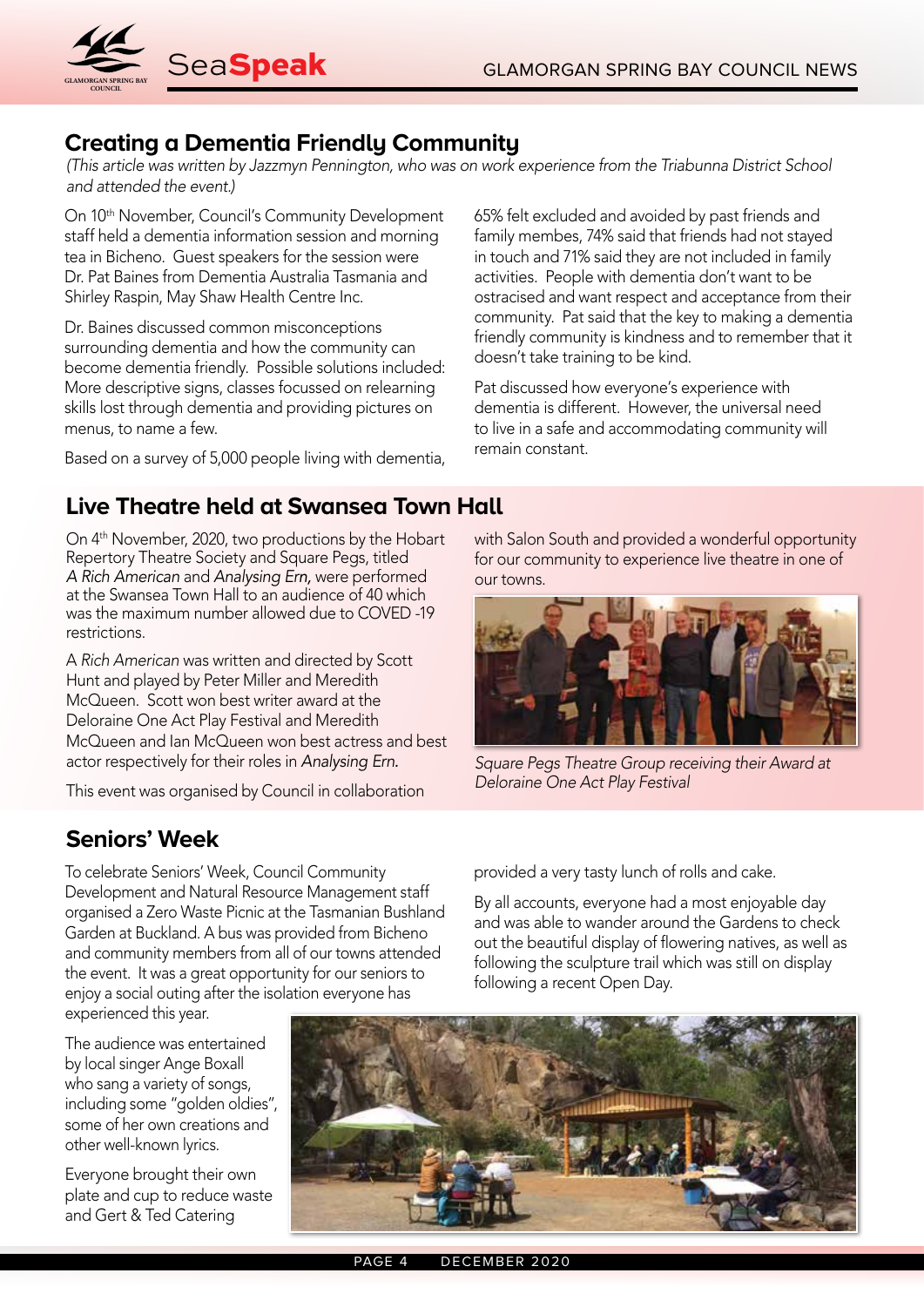

## **Do you have an Emergency Plan and Emergency Kit in place?**

Have you ever thought about what you would do in the event of a natural disaster? Do you have an emergency plan in place? What about an Emergency Kit? Good preparation is the key to surviving a disaster event. With bushfire season fast approaching your safety and that of your family has to be a priority. If you live in a bushfire area you should have a plan that tells you when to leave, where you should go and what steps you will take to protect yourself and your loved ones.

The threat can escalate very quickly and if you're running around your home looking for important documents or precious items as the fire approaches, it could mean the difference between getting out safely or leaving it too late to leave. **BE PREPARED.** 

An Emergency Kit checklist includes the following:-

- Warm, waterproof clothing and a change of clothing
- Blankets / sleeping bag
- Rubber shoes and/or gumboots
- Hats, sunscreen
- Camping stove or small barbecue
- A food kit filled with foods that don't require refrigeration. Make sure it includes bottled water and sufficient to last for 4 days
- Pet food (if applicable)
- List of emergency telephone numbers
- First aid kit with essential medications
- Mobile phone and charger
- Portable radio with spare batteries tuned to local ABC Radio
- Candles and matches
- Torch with spare batteries
- Alcohol wipes and hand sanitiser
- **Toiletries**
- Important papers including insurance documents, credit cards, passport, drivers licence
- Valuables and cherished articles

### **Have you considered and made plans for your animals?**

It's important to consider animals, big and small*,* during an emergency. Be prepared well ahead of any emergency event with a basic plan to protect them.

At the early signs of an emergency, try to confine your animal to a small space which will make it easier to catch them if you need to evacuate. For smaller animals like cats, dogs, rabbits and birds, have a pet cage lined with a blankets or newspaper ready.

Ensure your animals have identification. Your details can be attached to collars; otherwise large animals can be marked on their hooves with permanent ink or with a sticker folded in to hair.

If you're evacuating your home and can take your animals with you, include items in your Emergency Kit for them such as, pet food, blankets, toys, litter, vet details, paper towel and leads.

Be aware animals can sense anxiety in people, so try and keep calm around them.

If you own livestock and plan to evacuate without them, move them to a bare paddock with water and room to move. Don't shut your animals in sheds or stables or tether them and under no circumstance should you cut boundary fences or let animals loose on the roads as this can cause major traffic accidents. It's also a good idea to remove gear such as rugs and head collars from livestock. The Department of Primary Industries has more information about how to plan for livestock welfare during and after a bushfire.

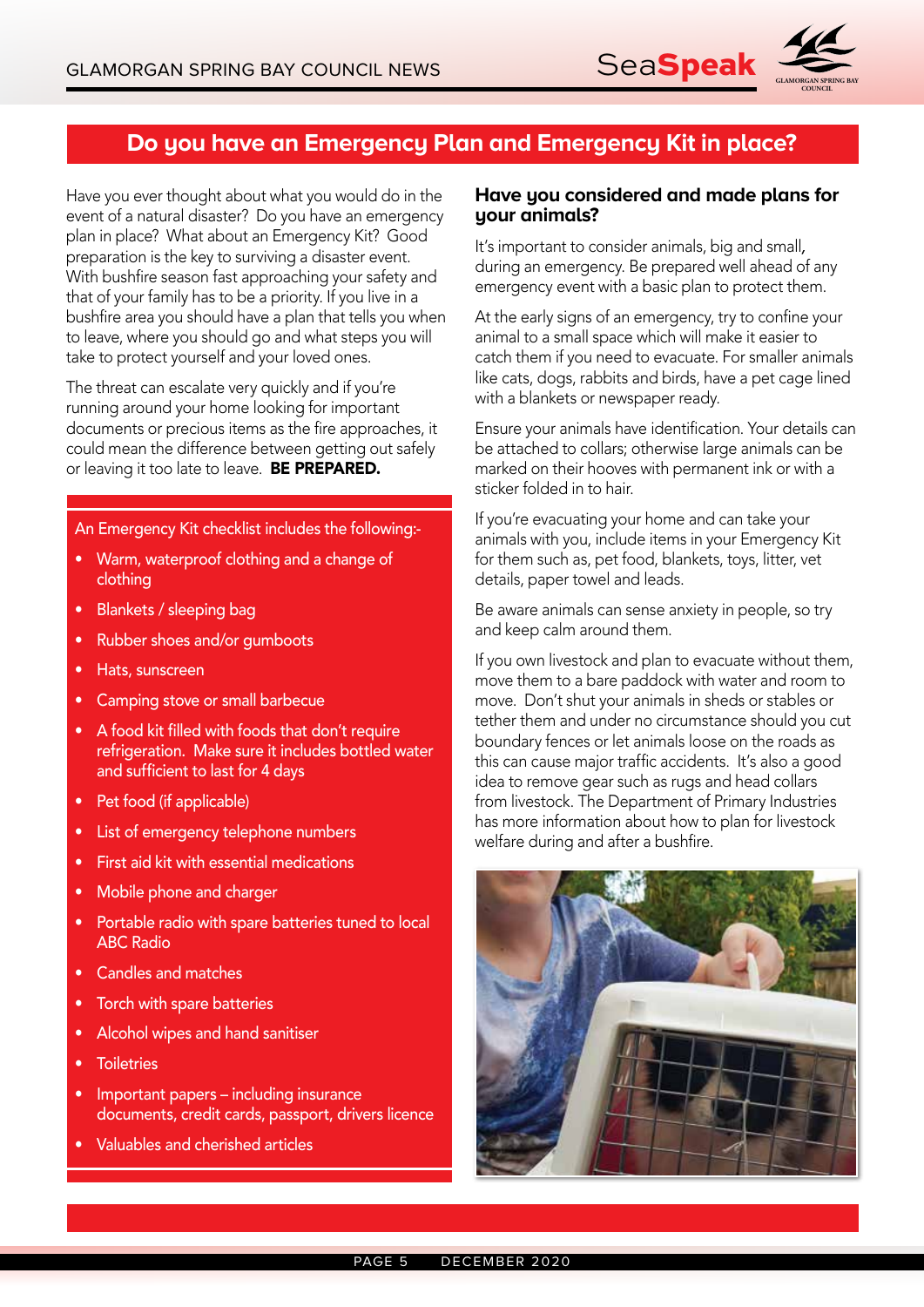

# **Coming Soon – Keith Looby winner Archibald Prize 1984 – title Max Gillies**

To mark 100 years of the Archibald, a free documentary film, *Looby,* about Australian artist, Keith Looby, who won many major awards, including (in controversial circumstances) the Archibald Prize, will be screening in the Swansea Town Hall and Triabunna Community Hall on 22 and 23 February 2021.

*Looby* premiered at the Melbourne Documentary Film Festival and (pre-COVID-19) went on to packed screenings at the National Art School, Sydney; Canberra Museum and Gallery; and the Queen Victoria Museum and Gallery, Launceston.

There is a Tasmanian and east coast connection with Keith Looby who lived at *"Muirlands"* at Little Swanport during the 1980's with his then wife, artist Kerry Gregan. Kerry also spent a lot of time painting at *"Lisdillon",*  south of Swansea.

This is a FREE event so mark it in your calendar now. The screening will be subject to any COVID-19 restrictions at the time.

## **A Perfect Place for a Picnic**

If you haven't been to the Tasmanian Bushland Garden at Buckland you should pay a visit. The Garden is one of the very few public gardens in Tasmania devoted entirely to Tasmanian native plants. Located beside the Tasman Highway a few kilometres south of Buckland, it features two hectares of enclosed display gardens set in a 20 ha bushland reserve in a peaceful rural setting. The gardens have been entirely developed by volunteers passionate about native plants.

The display gardens are laid out in natural communities, with rocks and logs a feature of the landscaping. Communities from granite and sandstone areas are included, as well as displays of some of the rare and threatened plants of the region. Signs and labels give explanations and names for the communities and plants, and also explain other aspects of the landscape.

A large landscaped quarry with a waterfall and pond is a popular attraction, as are a number of sculptures around the gardens. A picnic shelter, toilets, electric barbecue and picnic tables are available, making this a perfect place for a lunch or tea stop.

The bushland area has walking tracks to a hilltop lookout, a grassy valley with majestic white gums, and a delightful wading pool in the local creek. Birds and wildlife are plentiful. Walks range from 20 minutes to about 45 minutes.

https://sites.google.com/site/tasbushlandgarden/



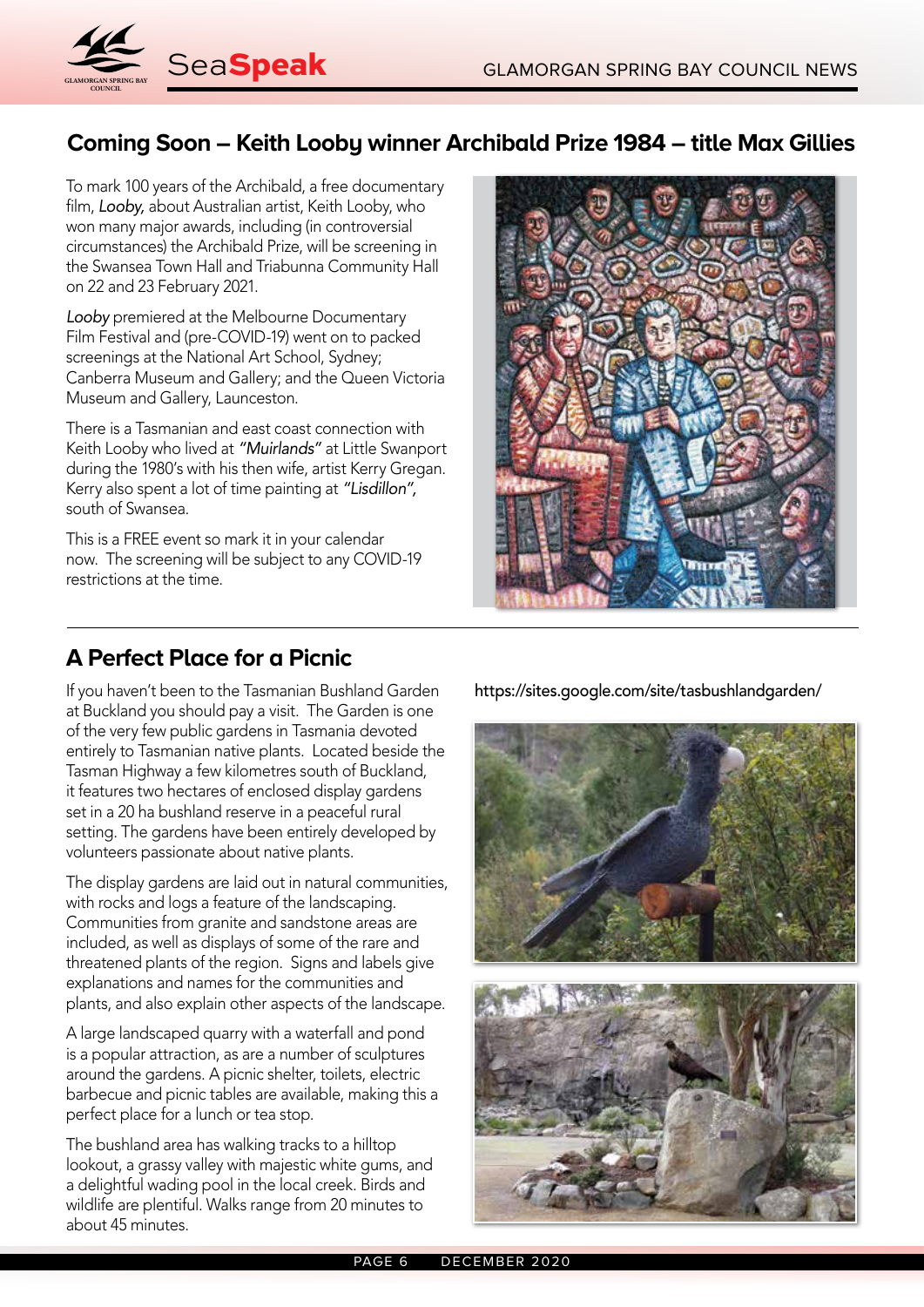

# **Buildings and Marine – Summary of recent Works**

### **Drought Communities Grant Program Round 2**

The Glamorgan Spring Bay Council has secured a second grant of one Million dollars in funding from the federal government under the Drought Communities Programme Round 2. The Council focused their list of projects mainly on new footpaths across the municipality. They have also included new stairs to the Buckland Hall and cricket practice nets at both Buckland and Triabunna.

The Council has also secured Community Grant funding from the Federal Government through the Local Roads and Community Infrastructure Program.

The Council list of projects for this grant across the municipality include the following:

### **Bicheno**

Funding to renovate the treatment room at the Bicheno Medical Centre.

A new culvert bridge for walking and cyclists.

### **Buckland**

The Community infrastructure grant will fund a disability access ramp to be built in conjunction with the new stairs being built under the Drought Relief grant program at the Buckland Hall.

### **Coles Bay**

Funding to re-surface the tennis courts and provide an additional root barrier at the Coles Bay Hall tennis courts has been included.

#### **Swansea**

Improvements to the Swansea Child Care Centre under the grant allocation will include a new fence on the eastern side, repairs to the paving and canopy replacement has been included.

A report and a schedule of works has been prepared to improve the stormwater drainage to the western side of the Swansea Court House. These works are included in this round of Community Grant funding.



The Swansea Community Hall will have the toilets refurbished, which will include a new disabled accessible toilet, and a baby change table.

The Swansea Community hall is currently having an NBN connection provided in the building. This connection will be required if the hall is used in emergencies. The connection will provide a continuous limited use free Wi-Fi connection.



*Swansea Hall*

#### **Swansea Heritage Centre**

Two additional Planners have been recruited to work for the Glamorgan Spring Bay Council.

A senior Planner will be working out of the Triabunna office.

Another planner engaged will be working two days from the Triabunna office and two days at the Swansea Heritage Centre on the Corner of Franklin and Noyes Streets, Swansea. A Council Planning Administration Officer will also staff the office in the Heritage Centre five days a week.



*Swansea Courthouse East Coast Heritage Centre, Swansea*